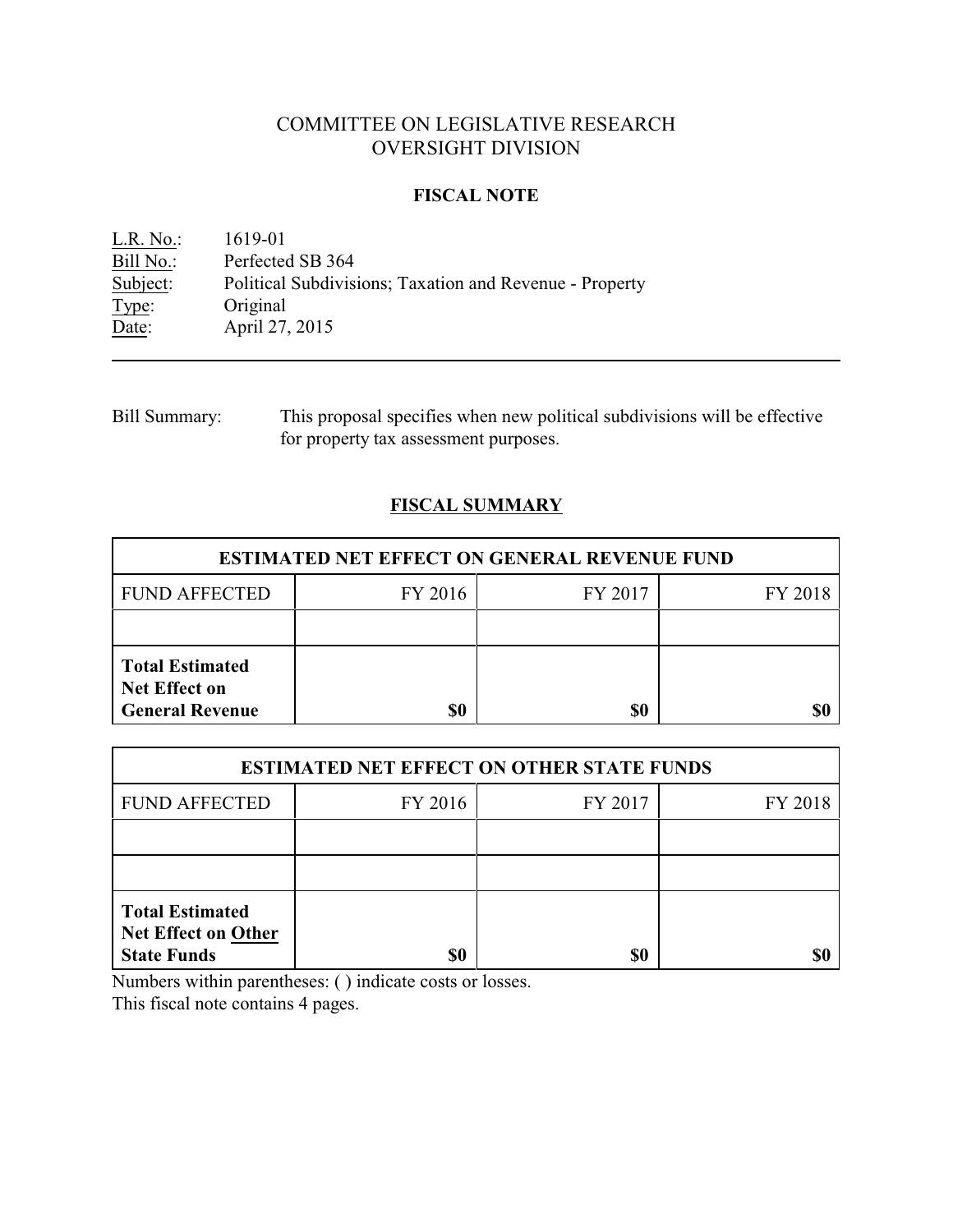L.R. No. 1619-01 Bill No. Perfected SB 364 Page 2 of 4 April 27, 2015

| <b>ESTIMATED NET EFFECT ON FEDERAL FUNDS</b>                        |         |         |         |  |
|---------------------------------------------------------------------|---------|---------|---------|--|
| <b>FUND AFFECTED</b>                                                | FY 2016 | FY 2017 | FY 2018 |  |
|                                                                     |         |         |         |  |
|                                                                     |         |         |         |  |
| <b>Total Estimated</b><br>Net Effect on All<br><b>Federal Funds</b> | \$0     | \$0     |         |  |

| <b>ESTIMATED NET EFFECT ON FULL TIME EQUIVALENT (FTE)</b>    |         |         |         |  |
|--------------------------------------------------------------|---------|---------|---------|--|
| <b>FUND AFFECTED</b>                                         | FY 2016 | FY 2017 | FY 2018 |  |
|                                                              |         |         |         |  |
|                                                              |         |         |         |  |
| <b>Total Estimated</b><br><b>Net Effect on</b><br><b>FTE</b> |         |         |         |  |

 $\Box$  Estimated Net Effect (expenditures or reduced revenues) expected to exceed \$100,000 in any of the three fiscal years after implementation of the act.

| <b>ESTIMATED NET EFFECT ON LOCAL FUNDS</b> |         |         |         |
|--------------------------------------------|---------|---------|---------|
| <b>FUND AFFECTED</b>                       | FY 2016 | FY 2017 | FY 2018 |
| <b>Local Government</b>                    | \$0     | \$0     | \$0     |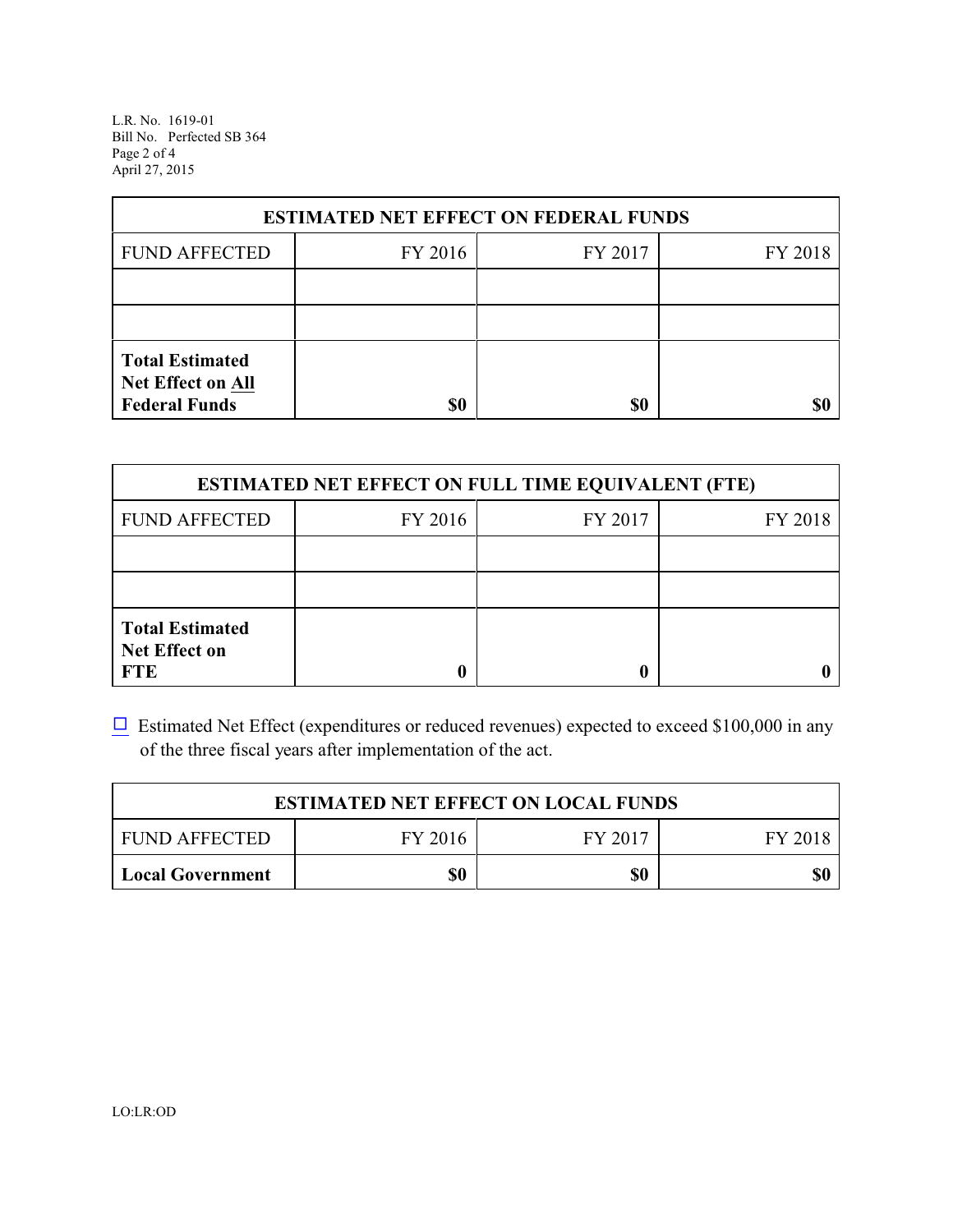L.R. No. 1619-01 Bill No. Perfected SB 364 Page 3 of 4 April 27, 2015

#### **FISCAL ANALYSIS**

### ASSUMPTION

Officials from the **State Tax Commission** and the **Department of Revenue** each assume the current proposal would not fiscally impact their respective agencies.

Officials from the **County of St. Louis** state that there are too many unknowns to hazard a guess in regards to what taxes may be generated for a new political subdivision. In addition, the county states that there would be administrative costs associated with adding a new political subdivision to their assessment database.

**Oversight** assumes this proposal is in regards to the assessment timing, as opposed to the costs related to adding the political subdivision in general. For fiscal note purposes the cost of this legislation will be shown as zero for local governments.

| FISCAL IMPACT - State Government | FY 2016<br>$(10 \text{ Mo.})$ | FY 2017                       | FY 2018                       |
|----------------------------------|-------------------------------|-------------------------------|-------------------------------|
|                                  | $\underline{\underline{\$0}}$ | $\underline{\underline{\$0}}$ | $\underline{\underline{\$0}}$ |
| FISCAL IMPACT - Local Government | FY 2016<br>$(10 \text{ Mo.})$ | FY 2017                       | FY 2018                       |
|                                  | $\underline{\underline{\$0}}$ | <u>\$0</u>                    | $\underline{\$0}$             |

#### FISCAL IMPACT - Small Business

No direct fiscal impact to small businesses would be expected as a result of this proposal.